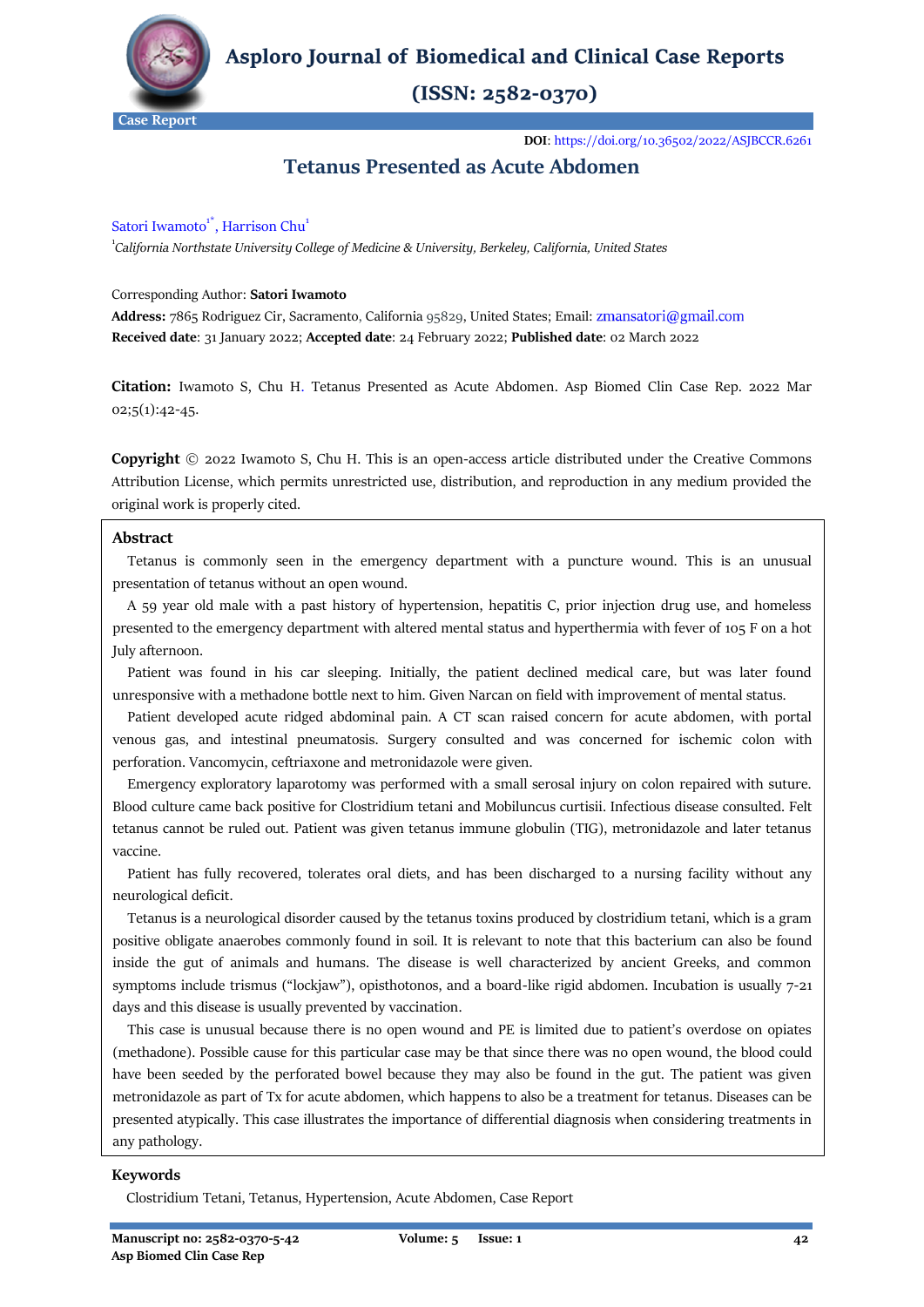**Case Report Citation: Iwamoto S, Chu H. Tetanus Presented as Acute Abdomen. Asp Biomed Clin Case Rep. 2022 Mar 02;5(1):42-45.**

#### **Introduction**

 Tetanus is a nervous system disorder caused by Clostridium Tetani, a gram positive, spore-forming, motile, anaerobic bacillus, and causes muscle spasm through its exotoxins. Trismus, or "lockjaw" is an cardinal feature of tetanus and is an intense, painful, uncontrolled muscle spasm in the masseter muscles that disables one's ability to open his or her mouth. This disorder can present in one of four clinical patterns, which are generalized, local, cephalic and neonatal. It is commonly seen in patients who lack a history of receiving a full series of tetanus toxoid immunization and even though it is rarely seen in resource rich countries, the disease remains a threat, especially in resource limited countries. Because the spores of C. tetani are ubiquitous in the environment, prophylaxis with immunization and proper treatment of wounds and trauma are important in prevention.

 Epidemiologically in the US, almost everyone is vaccinated at childhood. The disease is considered rare with only 264 reported cases in the US from 2009 to 2017 (according to CDC) [1]. The case-fatality rate was 7.2 percent overall and over age 55 years of age [1]. Patients who acquired tetanus in the United States recollected acute injury, such as a puncture wound, prior to their symptoms [1].

 Pathogenesis: Tetanus happens when C. tetani spores gain entry into human tissue, commonly through puncture wounds. The spore is an obligate anaerobe and is normally present in the gut of mammals and in soil. After entry into the host, the spores transform into rod-shaped bacteria and produce metalloprotease tetanus toxin, which travels into the central nervous system. The toxin inhibits the release of inhibitory neurotransmitters (GABA and glycine) via its cleaving action on membrane proteins involved in neuroexocytosis. This results in loss of inhibition, otherwise known as disinhibition, of autonomic neurons and causes increased muscle tone and painful spasm. Lack of neural control of these neurotransmitters produces a hyper sympathetic state that presents as sweating, tachycardia and hypertension. Tetanus in patients without an identifiable cause is also present in up to a quarter of

patients with classic signs and symptoms of tetanus. It is presumably minor unnoticed skin injuries that are responsible for most of these cases.

#### **Case Description**

 A 59 year old male with a past history of hypertension, hepatitis C, prior injection drug use, and homeless presented to the emergency department with altered mental status and hyperthermia with fever of 105 F on a hot July afternoon. Patient was found by the paramedic to be sleeping in his car at 4:30 PM. Initially, the patient declined medical care, but was later found unresponsive with a methadone bottle next to him. Given Narcan on the field with some improvement of mental status. He was noted to be hyperthermic to 105.4. Given cold IV fluid and ice packs. Labs notable for hypernatremia 159, acute kidney injury (creat 2.6 from 0.8 about a year ago), lactic acid of 13, CT head negative for acute pathology. Chest x ray is clear. Urine tox screen positive for methadone only. Negative acetaminophen, salicylate, and alcohol. Complete blood count (CBC) shows WBC 9.1, Hgb 14.9, and Platelet 199. ALT, AST, total bilirubin is within normal limits. COVID PCR test negative. No open wounds.

 Patient was still delirious in the emergency room. However, he was moving all 4 extremities with no focal weakness. Patient developed acute ridged abdominal pain while in the Emergency Department. A CT scan raised concern for acute abdomen, with portal venous gas, and intestinal pneumatosis. Surgery consulted and was concerned for ischemic colon



**Fig-1**

with perforation. Vancomycin, ceftriaxone and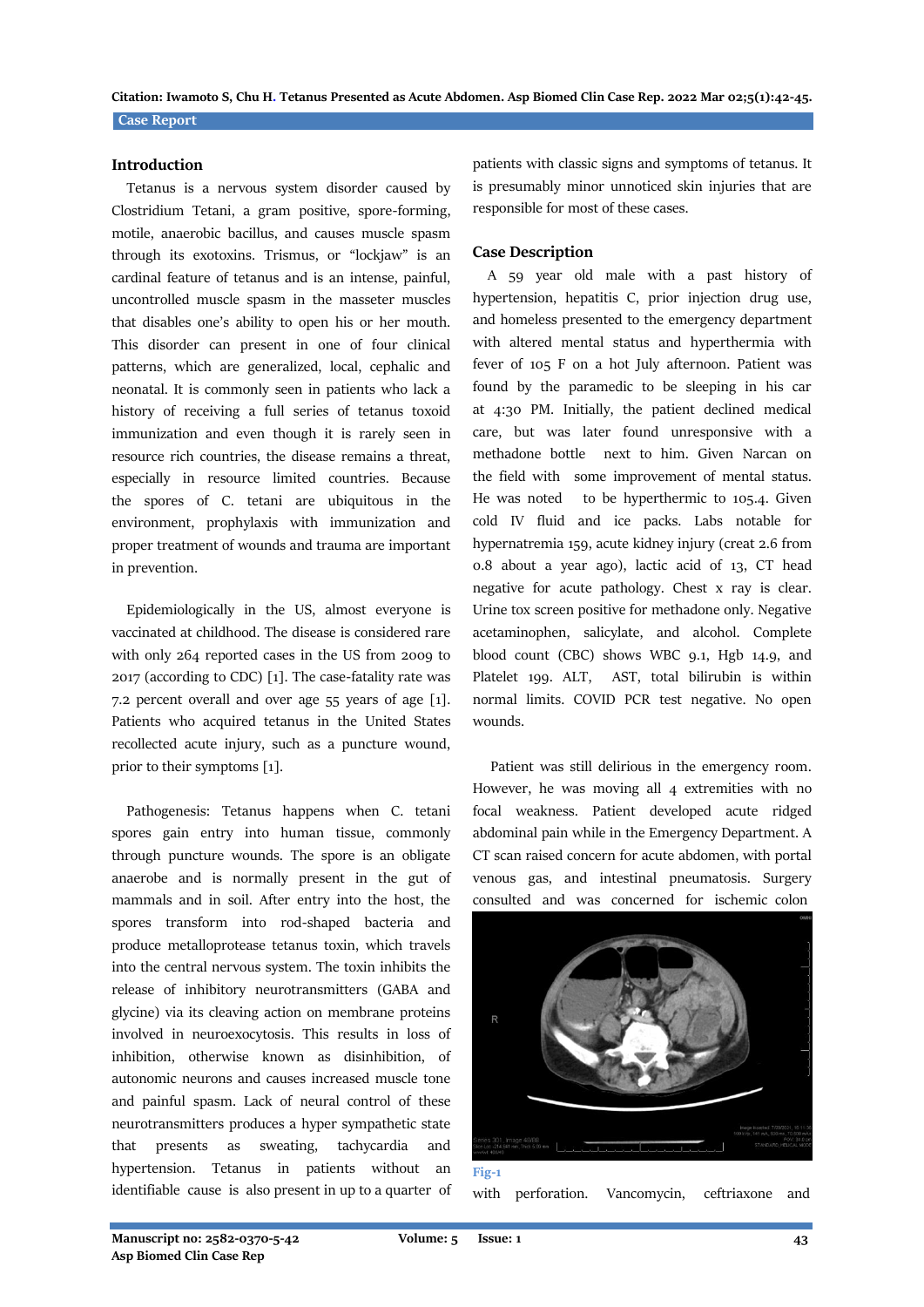metronidazole were given. Patient made NPO (nothing by mouth) and was sent to the operating room (**Fig-1**).

 Emergency exploratory laparotomy was performed with a small serosal injury on colon repaired with suture. Post op course was uneventful. Patient's mental status recovered. Alert oriented, with no focal neurological findings. Preliminary blood culture grew gram negative rods. Patient was on Metronidazole,



**Fig-2**



#### **Fig-3**

Levofloxacin initially. Then changed to Zosyn, and vanco after positive blood culture reported. Subsequently blood culture was finalized for Clostridium tetani and Mobiluncus curtisii. Infectious disease was consulted and felt tetanus cannot be ruled out. Patient was given tetanus immune globulin (TIG), metronidazole and later tetanus vaccine. Total of 10 days of IV antibiotics were given. During this time, the patient was given total parenteral nutrition to allow

his bowl to recover. Patient discharged on hospital Day 17 to skilled nursing facility on regular diet (**Fig-2** and **Fig-3**).

### **Discussion**

 The significance of this case is how unusual this case for tetanus was presented. It is unusual because there is no open wound and the physical exam is limited due to the patient's overdose on opiates (methadone). Because there was no open wound, one possible cause for this particular case may be that the blood could have been seeded by the perforated bowel because they may also be found in the gut. However there are no reported cases of patients catching tetanus from their own gut. The patient was given metronidazole as part of treatment for acute abdomen, which coincidentally happens to also be a treatment for tetanus.

 Bottom line is that diseases can be presented atypically, and mask key symptoms or cardinal features, such as lockjaw or painful muscle spasms, depending on the patient's physical condition and mental status. This case illustrates the importance of differential diagnosis when considering treatments in any pathology.

## **Conflict of Interest**

 The authors have read and approved the final version of the manuscript. The authors have no conflicts of interest to declare.

### **References**

[1] Amy Blain A, Tiwari TSP. Manual for the Surveillance of Vaccine-Preventable Diseases - Chapter 16: Tetanus. United States: Centers for Disease Control and Prevention; 2020 Feb 06 [cited on 2020 Feb 24]. Available from:

# [https://www.cdc.gov/vaccines/pubs/surv](https://www.cdc.gov/vaccines/pubs/surv-manual/chpt16-tetanus.html)[manual/chpt16-tetanus.html](https://www.cdc.gov/vaccines/pubs/surv-manual/chpt16-tetanus.html)

[2] Thwaites L. Tetanus. United States: Uptodate; 2021 Nov 18. Available from:

#### <https://www.uptodate.com/contents/tetanus>

[3] Osmosis. Clostridium tetani (tetanus) - causes, symptoms, diagnosis, treatment, pathology. YouTube [cited 2021 Sept 15. Available from: